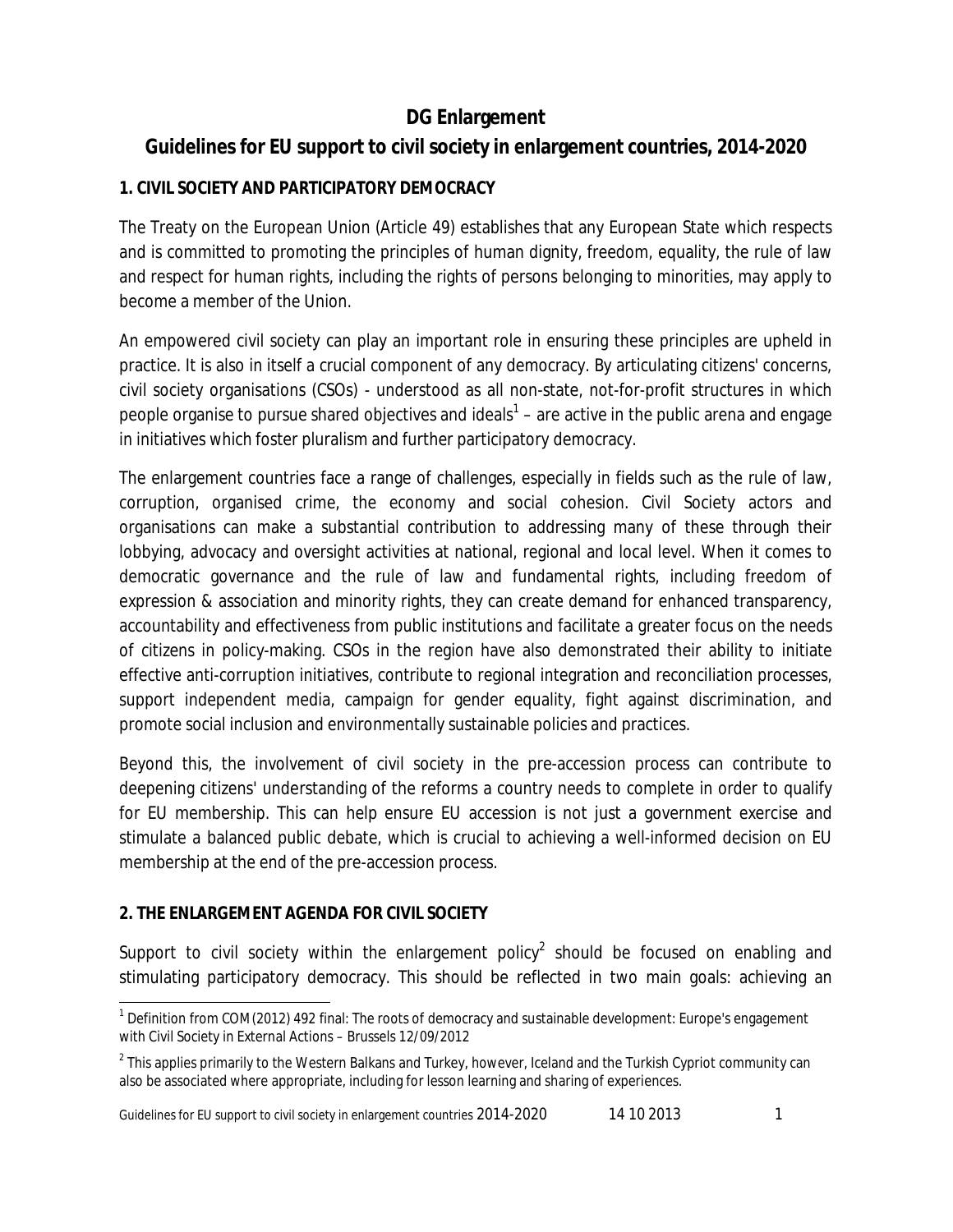environment that is conducive to civil society activities and building the capacity of CSOs to be effective and accountable independent actors.

### **2.1 Conducive Environment**

A country wishing to join the EU needs to have an appropriate **legal, judicial and administrative environment** for exercising the freedoms of expression, assembly and association. This includes rights for CSOs such as formalised, transparent and non-discriminatory registration procedures, free and independent operation and cooperation between citizens and the absence of disproportionate or unwarranted state interference.

An **enabling financial environment** is required to make it possible to transpose these rights into practice. In the majority of EU member states, legislation provides benefits to CSOs pursuing activities considered to be in the public interest; this can be achieved through favourable tax rules for private donations, membership fees and philanthropy. Others provide direct, public funding.

Beyond that, CS participation is a key factor in ensuring good quality comprehensive legislation and in developing sustainable policies that reflect people's needs and are accepted by those most concerned by them. This also applies to the reforms a country needs to implement to qualify for EU membership. Having adequate **structures and mechanisms for CS cooperation with public institutions** as well as free, clear and accessible flows of information on matters of public interest through structured durable mechanisms are of critical importance.

## **2.2 CSO Capacity**

 $\overline{a}$ 

CSOs take many forms and operate with different degrees of formality. The Commission will engage with CSOs that are committed to strengthening their own capacity to fulfil their objectives. First and foremost, this requires many CSOs to improve their **autonomy, representativeness and accountability** by strengthening their membership base, by higher internal governance standards, including democratic structures, monitoring and evaluation, financial management, transparency<sup>3</sup>, geographic outreach and cooperation. Moreover, CSOs can increase their **effectiveness** by increasing their capacity for analysis, monitoring and advocacy as well as networking, partnership, coalition-building and active involvement in the policy and law making processes. Finally, financial sustainability requires membership development and improved capacity for diversified fundraising targeting public as well as private sources of income.

<sup>&</sup>lt;sup>3</sup> For instance working towards adherence to the standards of the International Aid Transparency Initiative (IATI) to which the European Commission is a signatory.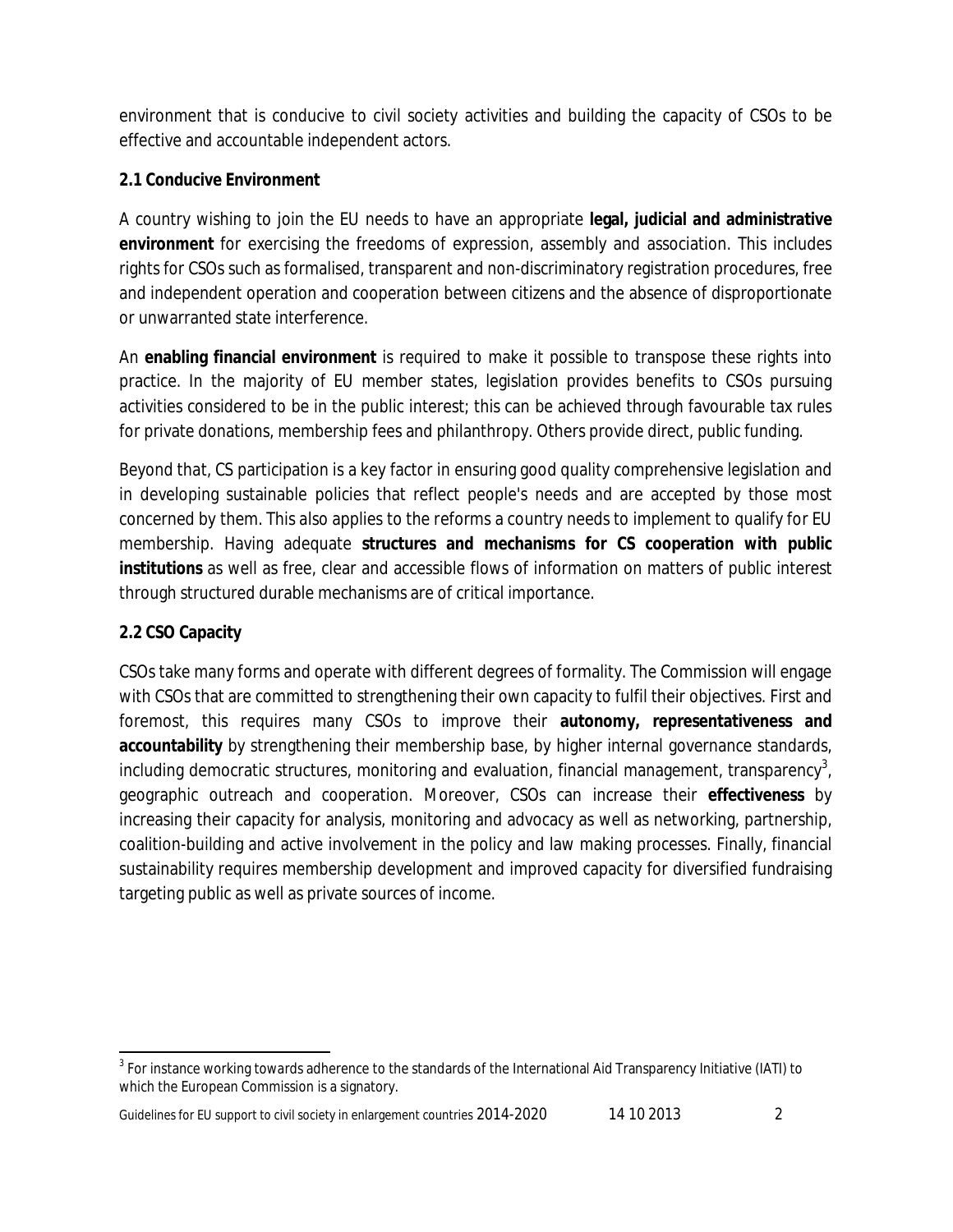#### **3. EU SUPPORT**

 $\overline{a}$ 

The Commission will offer a combination of political and financial support to meet these priorities, employing a more strategic, effective and results-focused approach to deliver maximum impact with the limited human and financial resources available.

In its **political support** the Commission will encourage enlargement countries to make legislation more conducive for civil society.<sup>4</sup> It will also promote the involvement of civil society in the preaccession process, including in the formulation, implementation and monitoring of sector strategies for EU financial assistance which will be strengthened under IPA II.<sup>5</sup>

The Commission's financial assistance will use an appropriate mix of funding instruments<sup>6</sup> to respond to different types of CSOs, needs and country contexts in a flexible, transparent, costeffective and results focused manner which also considers the administration burden for the Commission. This will include: aiming for longer term contracts, recognising that capacity building and advocacy work requires time and resources; moving away from project based support to a more flexible approach that fosters partnership and coalition building; and doing more to reach out to grass-root organisations, in particular through re-granting and flexible support mechanisms to respond to their immediate needs. Social partners play an important role in promoting the right to association and should therefore also be supported to improve their action. The perspective of social partners and professional and business associations also needs to be reflected in the Commission's work, and partnerships between these organisations, particularly from disadvantages regions, and their counterparts in the EU should be strengthened. Civil Society will also be supported under sector programmes<sup>7</sup> through measures that enhance their role and capacities to participate actively in formulation and implementation of sector strategies for EU financial assistance.

The Commission recognises that a genuine culture of active citizenship cannot be created with financial assistance from the outside alone. External donors may over influence civil society activities. Organisations that are excessively dependent on international or domestic public funding can in some instances hardly be considered genuine civil society and risk de-legitimising their activities in the eyes of the public.

<sup>4</sup> Whether this should be systematically reflected in the annual progress reports will be decided at a later stage.

<sup>&</sup>lt;sup>5</sup> The implementation of sectoral strategies for EU financial assistance aims to broaden national ownership over public sector policy and resource allocations, thereby increasing coherence between policy, spending and results. Sector strategies will be developed by the national governments and, in agreed sectors, implemented with EU co-financing..

<sup>&</sup>lt;sup>6</sup> The Commission may consider all funding instruments and approaches provided for in the Financial Regulation. These include projects, programme funding, direct awards, pooled funding, follow-up grants, simplified calls and re-granting.

 $<sup>7</sup>$  For example, there will be some measures under IPARD (IPA II) which will address the needs of local action groups</sup> (LEADER measure and producers organisations measure).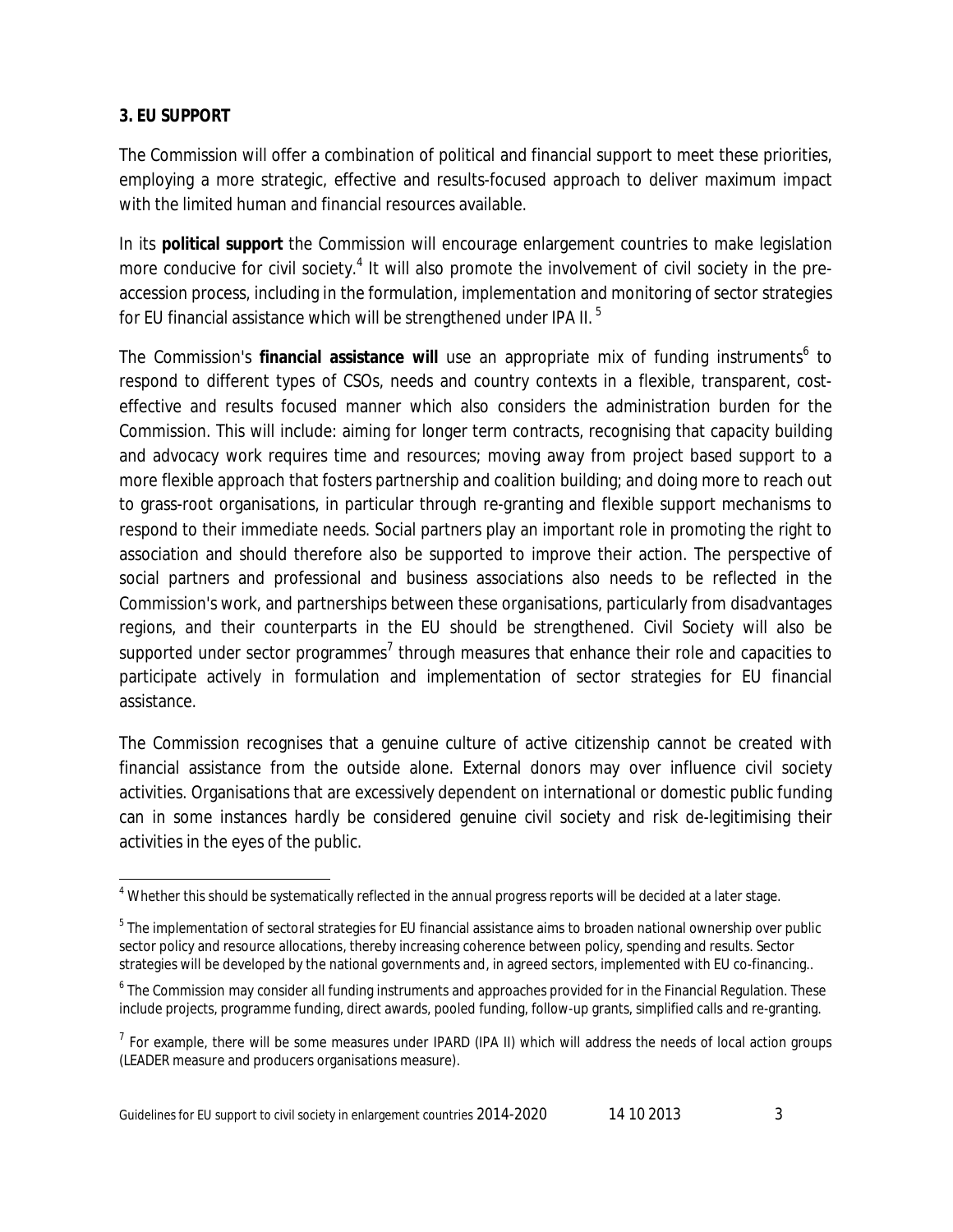It must also be understood that accession-related EU funding is limited in volume and time. Although having been a major donor to Civil Society, the EU cannot and should not aim to fill the funding gap left as other donors exit from the region. As the enlargement countries move towards accession, the Commission will support CSOs to become less dependent on international donor funding, including funding from the EU, as set out in Section 2.

#### **4. MEASURING RESULTS AND IMPACT**

The Commission will develop a set of objectives, results and indicators for EU support to civil society which will allow for the measurement of progress at country level as well across the enlargement region, including also from a gender perspective The monitoring and evaluation system will include a yearly regional meeting with the involvement of CSOs to analyse the state of play and advancement towards targets. As this may serve as input into the annual progress reports, the political desks will be associated.

\_\_\_\_\_\_\_\_\_\_\_\_\_\_\_\_\_\_\_\_\_\_\_\_\_\_\_

Annex A: Monitoring and Evaluation and Proposed Results Framework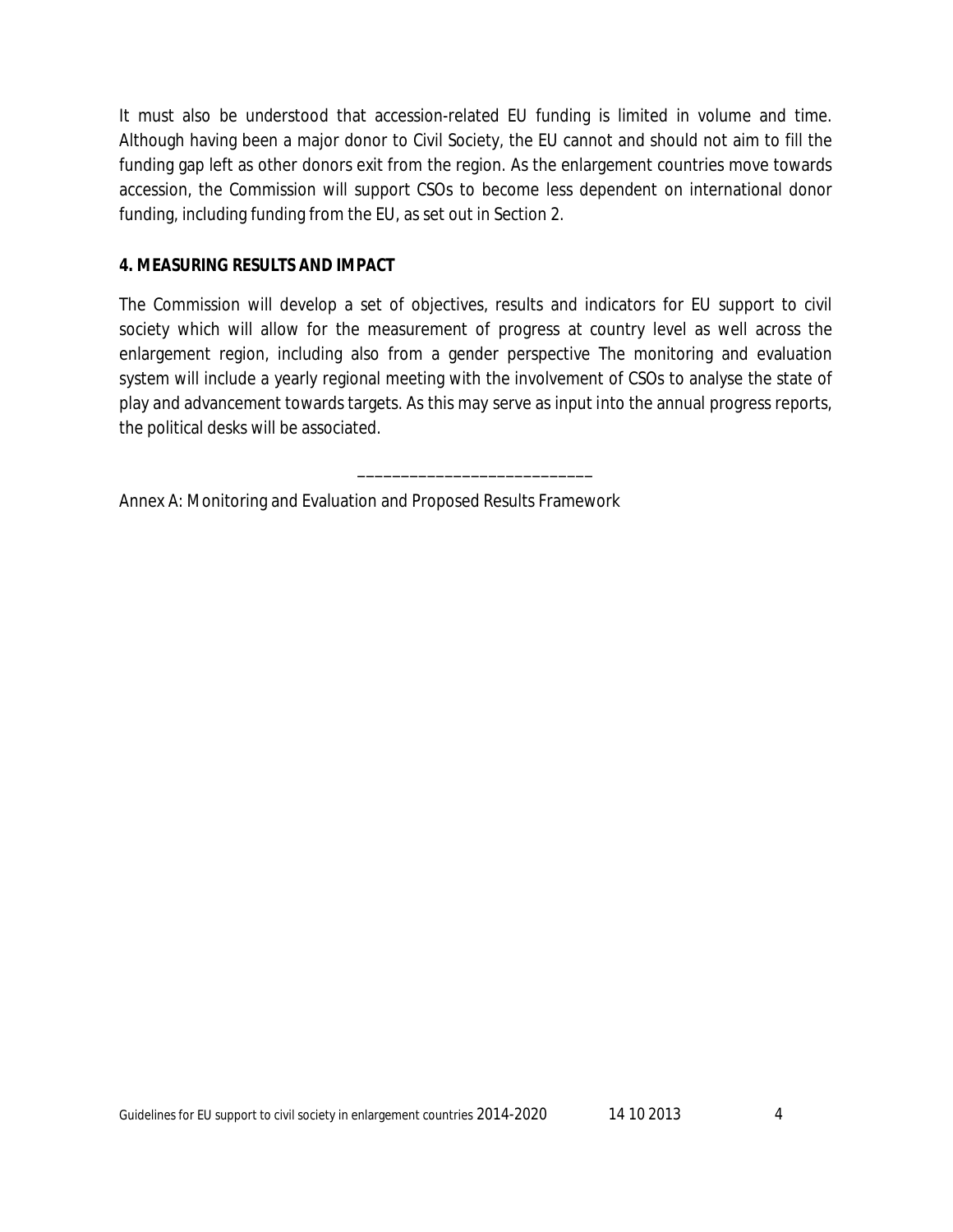#### **ANNEX A: MONITORING AND EVALUATION AND PROPOSED RESULTS FRAMEWORK**

The implementation of support to civil society should include monitoring and evaluation systems at different levels:

- CSOs will be involved for the yearly monitoring of indicators and results with the support of TACSO, the EU funded technical assistance programme for CSOs in the enlargement region. Yearly national and regional meetings will analyse the development of the CSOs in all countries and the advancement towards the targets.
- Coordinated systems for monitoring of grants will be developed by each contracting authority (ELARG Headquarters, Delegations, National Authorities). TACSO could assist these efforts with guidance and capacity building.
- A mid-term evaluation of the Enlargement support to CSOs in the enlargement countries should be carried out mid-way through the period (2017) to assess progress towards objectives and results as well as the continued viability of the strategy.
- A final evaluation should be commissioned at the end of the period (2020) to provide the necessary inputs for further support after the end of the current financial framework.

The proposed results framework has been developed in line with the principles and objectives set out in the guidelines for EU support to civil society 2014-2020. It has been conceived as a framework for the enlargement region as a whole and will provide the basis for a tailor-made approach at national level in accordance with the country context. Indicators were defined in consultation with CSOs and other stakeholders at a brainstorming event in April 2013. The same are being re-fined further considering them under the operational / easy-to-estimate point of view.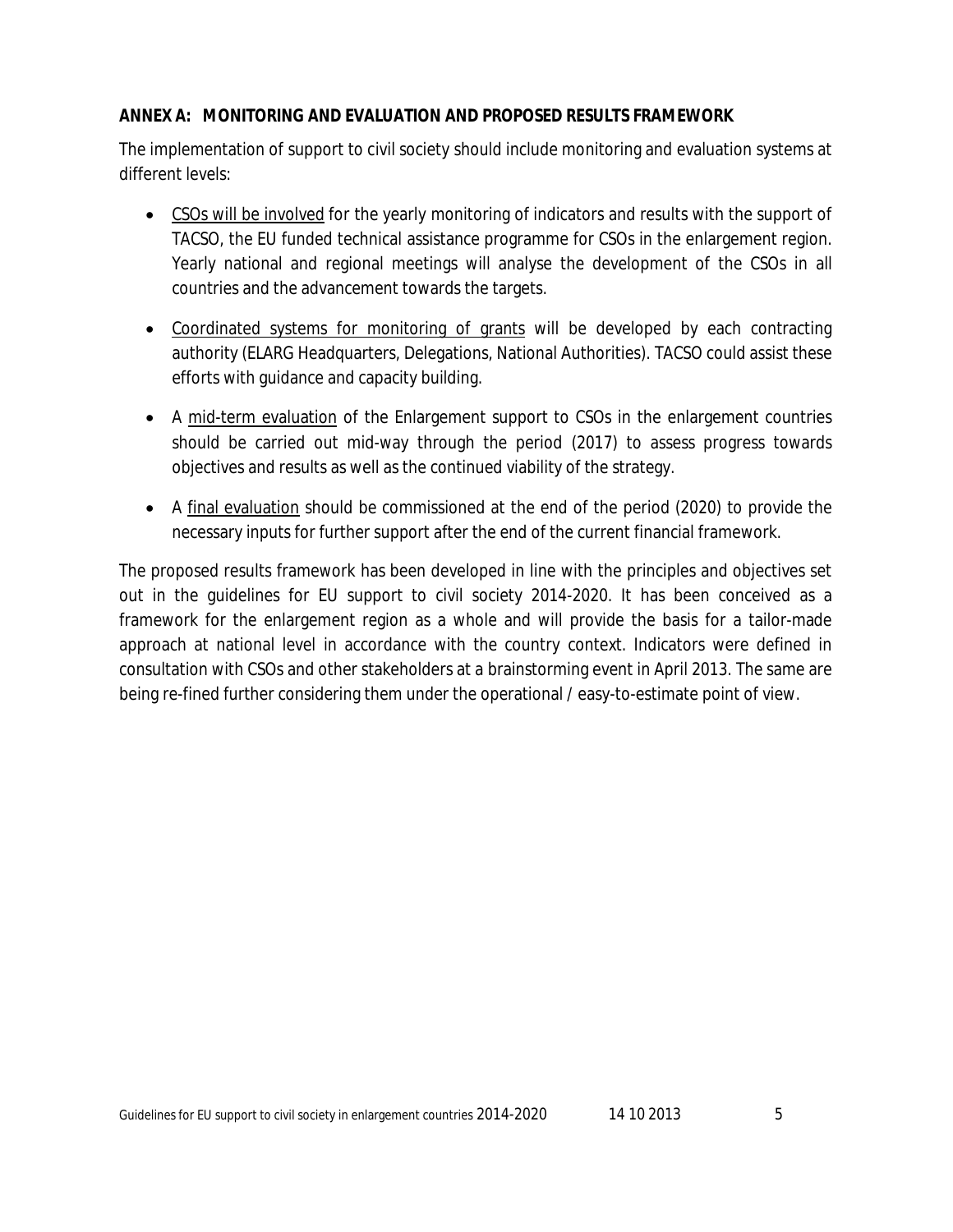| Objectives                                                                                                                                            | Results                                                                                                                                                                                 | Indicator                                                                                                                                                                                                                                                                                                                                                                                                  | MoV                                                                                                                                                                                                                                                                                                                                                                                          |
|-------------------------------------------------------------------------------------------------------------------------------------------------------|-----------------------------------------------------------------------------------------------------------------------------------------------------------------------------------------|------------------------------------------------------------------------------------------------------------------------------------------------------------------------------------------------------------------------------------------------------------------------------------------------------------------------------------------------------------------------------------------------------------|----------------------------------------------------------------------------------------------------------------------------------------------------------------------------------------------------------------------------------------------------------------------------------------------------------------------------------------------------------------------------------------------|
|                                                                                                                                                       | Conducive environment                                                                                                                                                                   |                                                                                                                                                                                                                                                                                                                                                                                                            |                                                                                                                                                                                                                                                                                                                                                                                              |
| 1. An enabling legal<br>and policy<br>environment, for<br>the exercise of<br>the rights of<br>freedom,<br>expression,<br>assembly and<br>association, | 1.1 All individuals and legal entities<br>can express themselves freely,<br>assemble peacefully and establish,<br>join and participate in non-formal<br>and/or registered organisations | 1.1.a. Number of cases of<br>infringement of basic<br>constitutional rights of<br>individuals and legal<br>entities to express freely,<br>to assemble, to join<br>and/or participate in non-<br>formal and/or registered<br>organisation, and of these,<br>the number of cases duly<br>investigated and<br>sanctioned (disaggregated<br>to show human rights                                               | 1.1.a. ACMIS court data<br>base and/or ECtHR case<br>law<br>Court Case management<br>Systems, Yearly Reports of<br>Albanian Ombudsman,<br>Reports from State<br>Commission against<br>Discrimination.                                                                                                                                                                                        |
|                                                                                                                                                       |                                                                                                                                                                                         | defender cases)<br>1.1.c. Quality assessment<br>of existing legislation and<br>policy framework<br>1.1.d. Progress with the<br>adoption and<br>implementation of<br>relevant legislation                                                                                                                                                                                                                   | 1.1.c. Through independent<br>assessment<br>1.1.d. Assessment through<br>DG Enlargement's annual<br>Progress Report                                                                                                                                                                                                                                                                          |
|                                                                                                                                                       | 1.2 The policies and legal<br>environment stimulate and<br>facilitate volunteering and<br>employment in CSOs;                                                                           | 1.2.a. Number of<br>employees in CSO<br>(permanent and part-<br>time)<br>1.2.b Ratio of employees<br>to CSOs' annual budgets<br>1.2.c. Number and type of<br>incentives and state<br>supported programs for<br>the development and<br>promotion of<br>volunteering.<br>1.2.d. Number of<br>volunteers in CSOs per<br>type of CSO / sector<br>1.2.e. Number of<br>volunteer projects offered<br>to citizens | 1.2.a. National<br>registries/surveys<br>1.2.b. Survey (sample of<br>5%)<br>1.2.c Mapping and analyses<br>on existing incentives and<br>programmes<br>1.2.d Annual reports of the<br>National Council for<br>Volunteering/Survey<br>1.2.d. and e. Ministry of<br>Labour and Social Policy,<br>EU Progress report, State<br>Statistical Office, State<br>registers/research, CSO<br>data (SR) |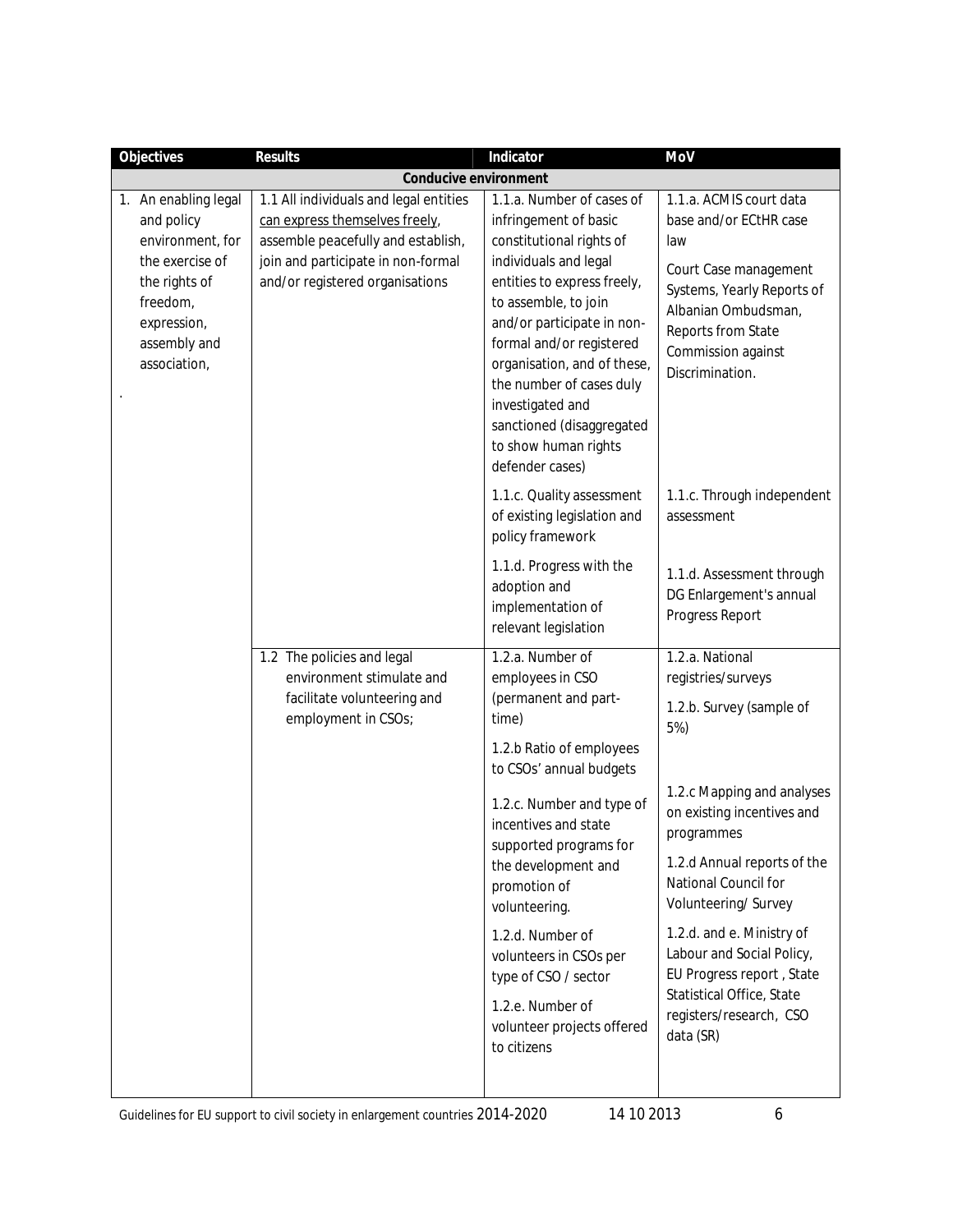|                                                                                                         |                                                                                                                                                                                                                                                                                                                                                                                                                                                                                                | 1.2.f. Quality of legislative<br>framework                                                                                                                                                                   | 1.2.f. Through independent<br>assessment                                                                                                                                                   |
|---------------------------------------------------------------------------------------------------------|------------------------------------------------------------------------------------------------------------------------------------------------------------------------------------------------------------------------------------------------------------------------------------------------------------------------------------------------------------------------------------------------------------------------------------------------------------------------------------------------|--------------------------------------------------------------------------------------------------------------------------------------------------------------------------------------------------------------|--------------------------------------------------------------------------------------------------------------------------------------------------------------------------------------------|
|                                                                                                         | 1.3. National and/or local<br>authorities have enabling policies<br>and rules for grass-roots<br>organisations. *.<br>*A grass-roots organisation is a self-<br>organised group of individuals<br>pursuing common interests through<br>a volunteer-based, non-profit<br>organisation. Grassroots<br>organisations usually have a low<br>degree of formality but a broader<br>purpose than issue-based self-help<br>groups, community-based<br>organisations or neighbourhood-<br>associations. | 1.3.a. Quality of the<br>enabling environment for<br>grass-roots organisations                                                                                                                               | 1.3.a Through independent<br>assessment<br>Definition of grass-roots<br>organisations used by DG<br><b>DEVCO</b><br>(organize a kind of peer<br>review of CSO related legal<br>frameworks) |
| 2. An enabling<br>financial<br>environment<br>which supports<br>sustainability of<br>CSO <sub>s</sub> . | 2.1 Easy-to-meet financial rules for<br>CSO, which are proportionate<br>to their turn-over and non-<br>commercial activities;                                                                                                                                                                                                                                                                                                                                                                  | 2.1.a. CSOs' perception of<br>the ease and effectiveness<br>of financial rules and<br>reporting requirements<br>(disaggregated by type /<br>size of CSO)                                                     | 2.1.a. Through survey                                                                                                                                                                      |
|                                                                                                         |                                                                                                                                                                                                                                                                                                                                                                                                                                                                                                | 2.1.b. Quality assessment<br>of financial rules (with the<br>focus on built-in<br>mechanisms that financial<br>rules and obligations<br>change as the turn-over<br>and non-commercial<br>activities change). | 2.1.b. Through<br>independent assessment                                                                                                                                                   |
|                                                                                                         |                                                                                                                                                                                                                                                                                                                                                                                                                                                                                                | 2.1.c Proportion/ratio of<br>taxes and financial duties<br>to the overall budget<br>available (Specified per<br>costs and activities<br>implemented)                                                         | 2.1.c Survey (looking into<br>legislation and balance<br>sheets of the CSOs)                                                                                                               |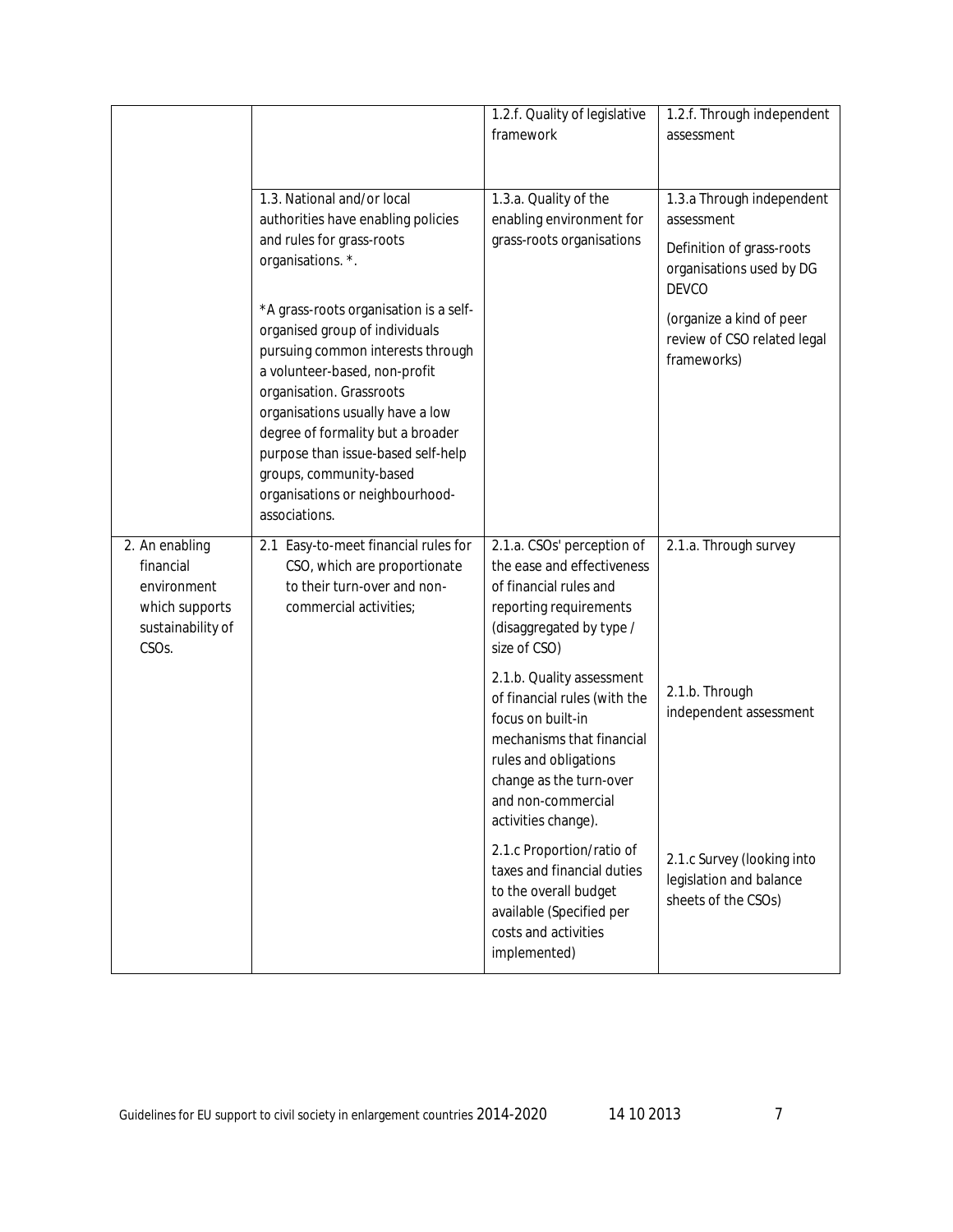| 2.2 Donations are stimulated with<br>adequate legislation and<br>regulations                                                         | 2.2.a. Number and kind of<br>donations to CSOs from<br>individual and corporate<br>donors (specified in<br>monetary values)<br>2.2.c Quality and<br>applicability/<br>'implementability' of<br>deductibles for individual<br>and corporate giving | 2.2.a., Public Revenue<br>Office, Ministry of Justice<br>Data Base for Donations<br>and Sponsorships, Annual<br>financial reports by CSOs<br>2.2.c Through survey (peer<br>to peer review) |
|--------------------------------------------------------------------------------------------------------------------------------------|---------------------------------------------------------------------------------------------------------------------------------------------------------------------------------------------------------------------------------------------------|--------------------------------------------------------------------------------------------------------------------------------------------------------------------------------------------|
|                                                                                                                                      | stipulated by legislations<br>and regulations (including<br>disaggregation on types of<br>deductible donations)                                                                                                                                   |                                                                                                                                                                                            |
| 2.3 Financial (e.g. tax or in-kind)<br>benefits are available                                                                        | 2.3.a. Percentage of CSOs<br>benefiting from tax<br>incentives                                                                                                                                                                                    | 2.3.a. Central Registry,<br>Public Revenue Office,<br>other national registries                                                                                                            |
|                                                                                                                                      | 2.3.b. Quality of the<br>system of tax benefits for<br>the CSOs' operational and<br>economic activities                                                                                                                                           | 2.3.b. Though independent<br>assessment                                                                                                                                                    |
| 2.4. Government support to CSOs is<br>available and provided in a<br>transparent, accountable, fair and<br>non-discriminatory manner | 2.4.a. CSO's perception of<br>the provision of funds in<br>terms of transparency,<br>fairness and non-<br>discrimination                                                                                                                          | 2.4.a. Survey                                                                                                                                                                              |
|                                                                                                                                      | 2.4.b. Ratio of amount<br>sought vs. amount<br>approved/disbursed<br>annually through state<br>funding to CSOs. (this<br>proves availability of<br>funds)                                                                                         | 2.4.b. Annual Reports<br>published by line Ministries<br>providing financial support<br>to CSOs.<br>2.4.d. Through                                                                         |
|                                                                                                                                      | 2.4.d. Quality of state<br>funding frameworks for<br>civil society organisations<br>(focusing on procedural<br>document)                                                                                                                          | independent assessment                                                                                                                                                                     |
|                                                                                                                                      |                                                                                                                                                                                                                                                   |                                                                                                                                                                                            |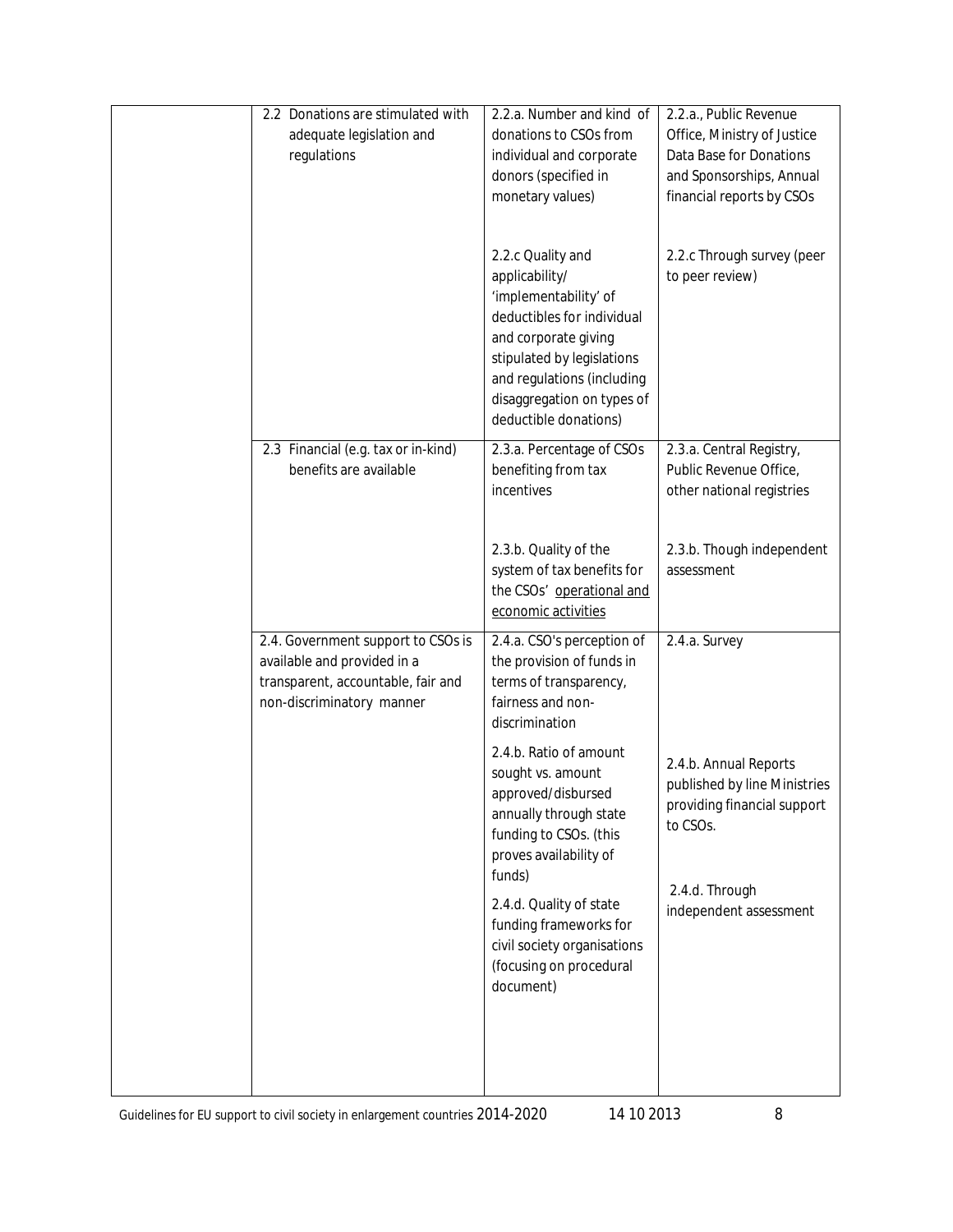|   | Changing relations CSOs and government |                                        |                                              |                                                       |
|---|----------------------------------------|----------------------------------------|----------------------------------------------|-------------------------------------------------------|
| 3 | Civil society and                      | 3.1. Public institutions recognise the | 3.1.a. Percentage of                         | 3.1.a. national registry and                          |
|   | public                                 | importance of CSOs in improving        | laws/bylaws, strategies                      | / or information from                                 |
|   | institutions                           | good governance through CSOs'          | and policy reforms                           | national government and                               |
|   | work in                                | inclusion in decision making           | effectively* consulted                       | surveys with CSOs                                     |
|   | partnership                            | processes                              | with CSOs                                    | (Department for                                       |
|   | through<br>dialogue and                |                                        | * in terms of:                               | Cooperation with CSOs and<br>Secretariat for European |
|   | cooperation,                           |                                        | - adequate access to                         | Integration)                                          |
|   | based on                               |                                        | information                                  |                                                       |
|   | willingness,                           |                                        | - sufficient time to                         |                                                       |
|   | trust and                              |                                        | comment                                      |                                                       |
|   | mutual                                 |                                        |                                              |                                                       |
|   | acknowledgmen                          |                                        | - selection and                              |                                                       |
|   | t around                               |                                        | representativeness /<br>diversity of working |                                                       |
|   | common                                 |                                        | groups                                       |                                                       |
|   | interests                              |                                        |                                              |                                                       |
|   |                                        |                                        | - acknowledgement of                         |                                                       |
|   |                                        |                                        | input                                        |                                                       |
|   |                                        |                                        | - degree to which input is                   |                                                       |
|   |                                        |                                        | taken into account                           |                                                       |
|   |                                        |                                        | - feedback / publication                     |                                                       |
|   |                                        |                                        | of consultation results                      |                                                       |
|   |                                        |                                        | 3.1.b Quality* of                            |                                                       |
|   |                                        |                                        | structures and                               |                                                       |
|   |                                        |                                        | mechanisms in place for                      |                                                       |
|   |                                        |                                        | dialogue and cooperation                     |                                                       |
|   |                                        |                                        | between CSOs and public                      |                                                       |
|   |                                        |                                        | institutions                                 |                                                       |
|   |                                        |                                        | * in terms of:                               |                                                       |
|   |                                        |                                        | - CSO representation in                      |                                                       |
|   |                                        |                                        | general                                      |                                                       |
|   |                                        |                                        | - representation of                          |                                                       |
|   |                                        |                                        | smaller/weaker CSOs                          |                                                       |
|   |                                        |                                        | - its visibility and                         |                                                       |
|   |                                        |                                        | availability                                 |                                                       |
|   |                                        |                                        | - government perception                      |                                                       |
|   |                                        |                                        | of quality of structures                     |                                                       |
|   |                                        |                                        | and mechanisms                               |                                                       |
|   |                                        |                                        |                                              |                                                       |
|   |                                        |                                        | - CSOs perception of<br>structures and       |                                                       |
|   |                                        |                                        | mechanisms                                   |                                                       |
|   |                                        |                                        |                                              |                                                       |
|   |                                        |                                        |                                              |                                                       |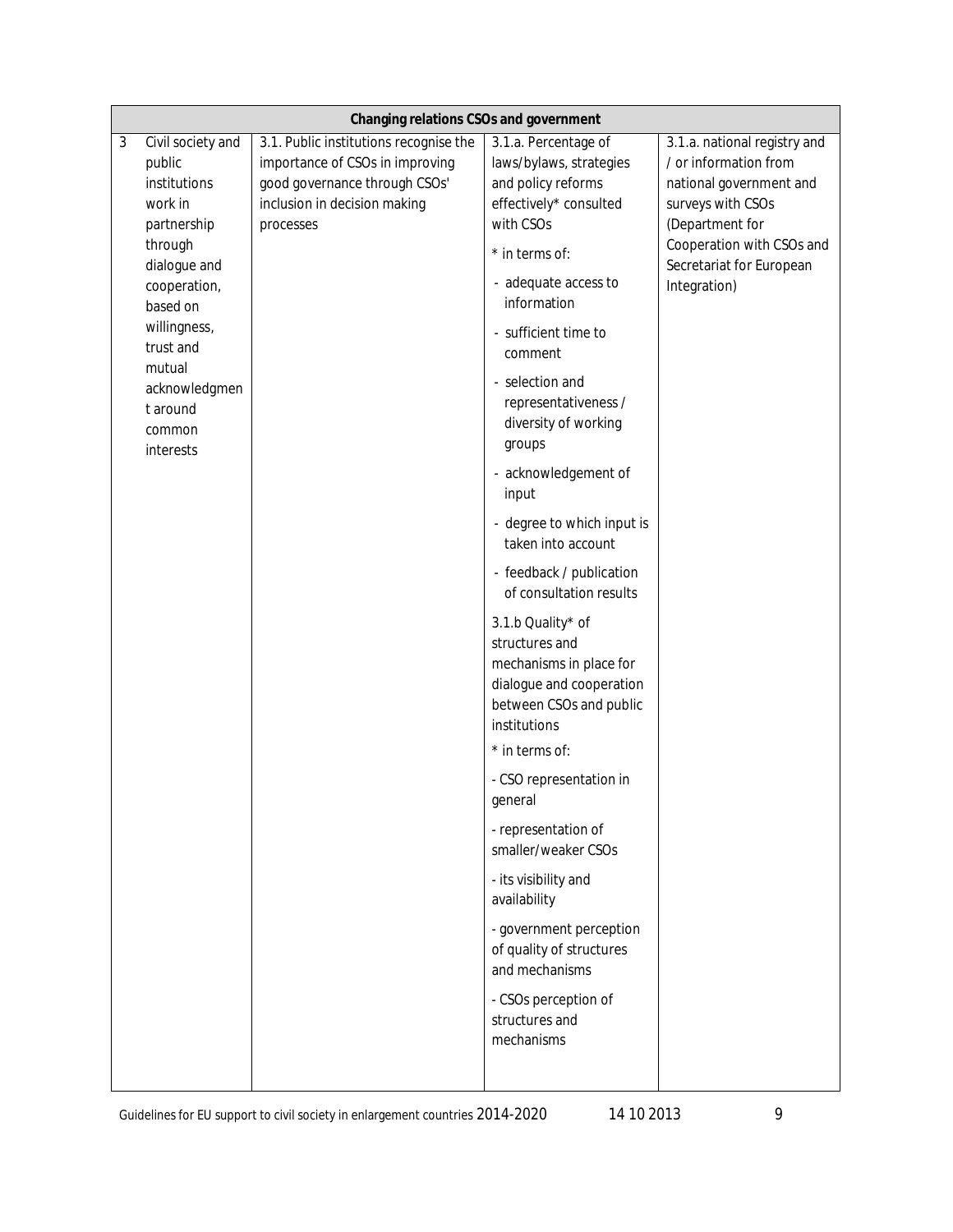| <b>CSOs Capacities</b>                                |                                                                                                                          |                                                                                                                                                                                                                          |                                                                                                                                  |
|-------------------------------------------------------|--------------------------------------------------------------------------------------------------------------------------|--------------------------------------------------------------------------------------------------------------------------------------------------------------------------------------------------------------------------|----------------------------------------------------------------------------------------------------------------------------------|
| 4. Capable,<br>transparent and<br>accountable<br>CSOs | 4.1. CSOs' internal governance<br>structures are transparent and<br>accountable to<br>members/constituents/beneficiaries | 4.1.a. Percentage of CSOs<br>publishing their<br>governance structure and<br>internal documents<br>(statutes, codes of<br>conduct etc.)                                                                                  | 4.1.a. based on sample or<br>National registries                                                                                 |
|                                                       | 4.2. CSOs are able to communicate<br>the results of their activities to the<br>public                                    | 4.2.a. External perception<br>of importance and impact<br>of CSOs activities.                                                                                                                                            | 4.2.a. From CIVICUS CSI                                                                                                          |
|                                                       | 4.3. CSOs are transparent about<br>their programme activities and<br>financial management                                | 4.3.a. Percentage of CSOs<br>making their (audited)<br>financial accounts and<br>annual reports publicly<br>available                                                                                                    | 4.3.a Based on sample or<br>national registries (if<br>available)                                                                |
|                                                       | 4.4. CSOs monitor and evaluate the<br>results and impact of their work                                                   | 4.4.a. Share of CSOs that<br>monitor and evaluate<br>their projects and<br>programmes using<br>baselines and quality<br>indicators                                                                                       | 4.4.a. Survey and<br>assessment of sample of<br>CSO <sub>S</sub>                                                                 |
| 5. Effective CSOs                                     | 5.1. CSO activities are guided by<br>strategic long-term organisational<br>planning                                      | 5.1.a. Share of CSOs which<br>have developed strategic<br>plans including human<br>resources development<br>activities in order to<br>attract and retain talent<br>5.1.b. Share of CSOs that<br>monitor and evaluate the | 5.1.a., 5.1.b., and 5.1.c<br>Based on survey/sample                                                                              |
|                                                       |                                                                                                                          | implementation of their<br>strategies and make this<br>information publicly<br>available/accessible                                                                                                                      |                                                                                                                                  |
|                                                       |                                                                                                                          | 5.1.c. Average percentage<br>of CSOs budget allocated<br>for human resources<br>development and<br>organizational<br>development                                                                                         |                                                                                                                                  |
|                                                       | 5.2. CSOs use research and other<br>forms of evidence to underpin their<br>activities                                    | 5.2.a. Number of CSOs'<br>who use adequate<br>argumentation and<br>analysis for achieving                                                                                                                                | 5.2.a. CIVICUS (evidence<br>based advocacy indicator)<br>and/or Based on<br>survey/sample based on<br>the use self-assessment in |

Guidelines for EU support to civil society in enlargement countries 2014-2020 14 10 2013